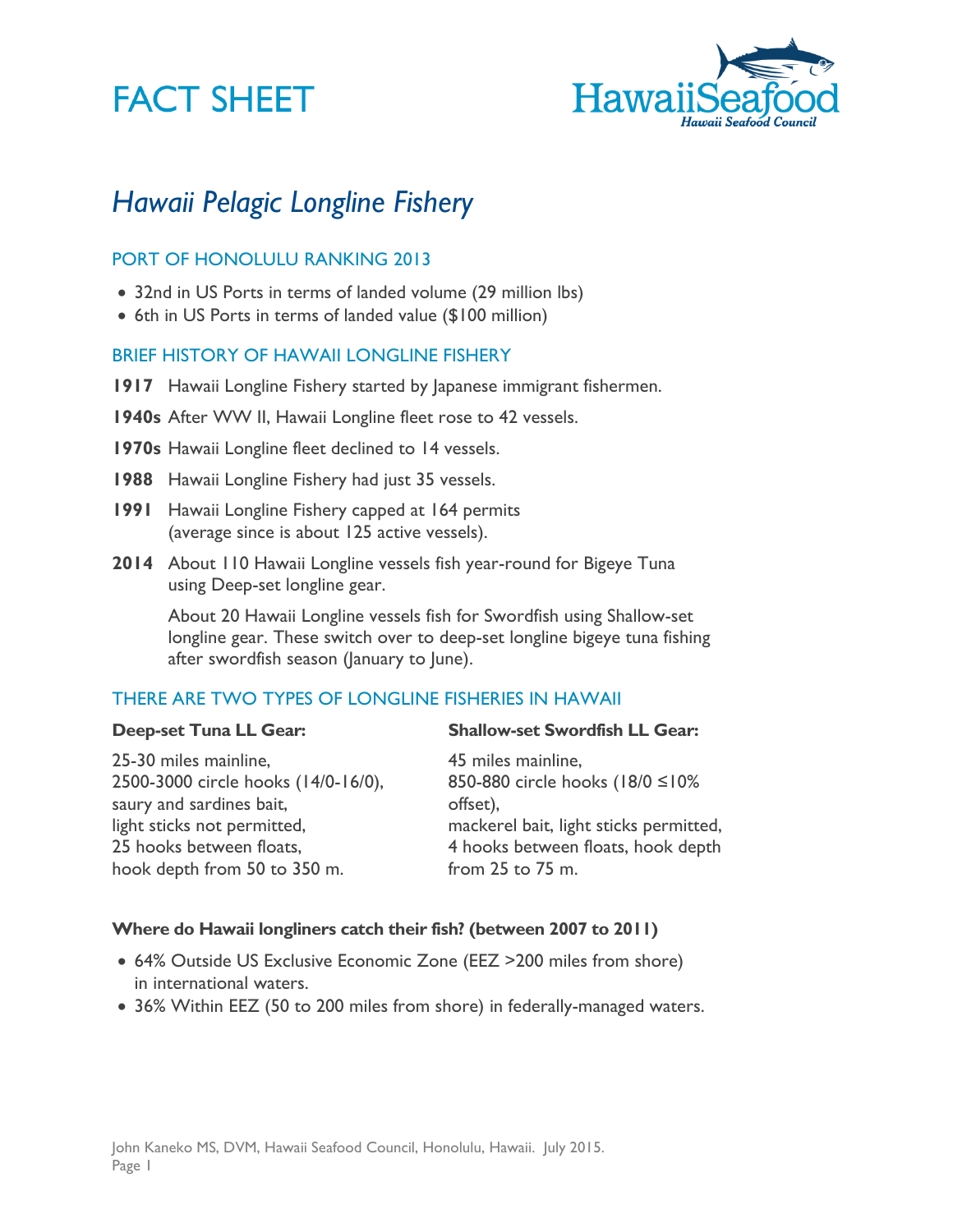# **FACT SHEET**



## TRACK RECORD OF PRECAUTIONARY MEASURES THAT HAVE KEPT THIS FISHERY SUSTAINABLE

- **1991** First US pelagic fishery with limited entry. Fishery is capped at 164 vessel permits.
- **1991** Mandatory Daily Logbooks are required.
- **1992** Longline Exclusion Zone out to 50 miles offshore. Prevented gear conflict with smaller boats.
- **1993** Federal observers placed on Hawaii longline vessels.
- **1994** First US Fishery to require satellite tracking (24:7) using Vessel Monitoring System (VMS).
- **2000** Shark finning was prohibited.
- **2001** Federal observer coverage minimum of 20% of deep-set tuna longline fishing trips required.
- **2004** Federal observer coverage of 100% for shallow-set swordfish longline fishing trips required.

Measures to mitigate Sea Turtle interactions required. Circle hooks and mackerel bait replaced J-hooks and squid bait. 90% reduction in turtle catch rate achieved in the shallow-set swordfish fishery.

Shallow-set swordfish fishery adopts hard cap on the annual number of Sea Turtle interactions allowed. Enforcement in real time is made possible with 100% federal observer coverage.

Measures to reduce Seabird interactions are required and achieve 90% reduction.

Pacific Bigeye tuna catch quota established. Hawaii has the only longline fishery in Pacific capable of real time management and compliance with bigeye quota. Bigeye overfishing in Hawaii is eliminated.

#### **1993–2015**

Overfishing of Pacific Bigeye tuna begins in about 1993 in the Western and Central Pacific equatorial region by tuna purse seiners using drifting fish aggregating devices that aggregate juvenile bigeye tuna. Hawaii's fishery operates in a distinct region far away from where overfishing is occurring.